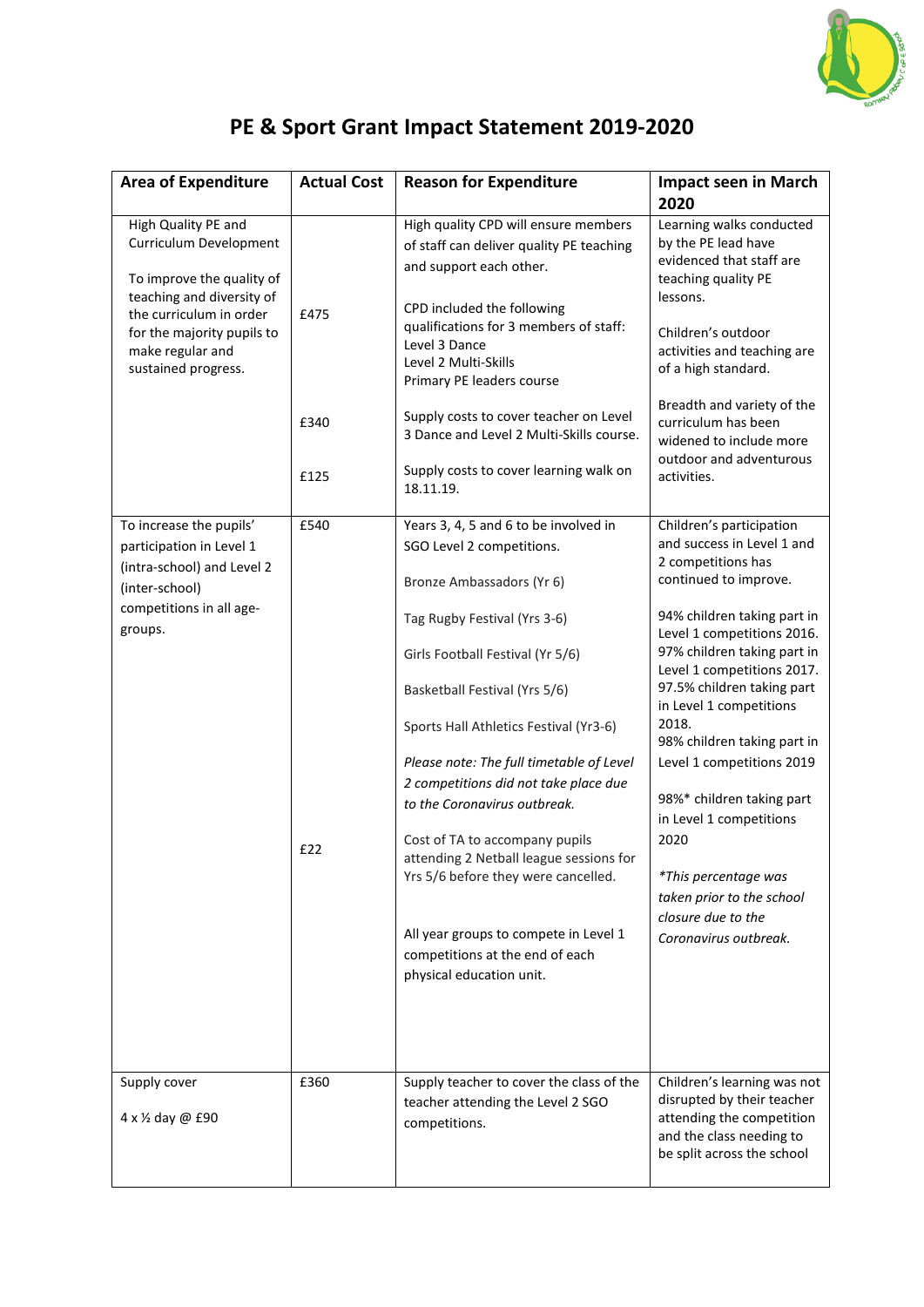

|                                                                                                        |                                                                                                                                                                                                                                                  |                                                                                                                                                                                                                                                                                                             | as has happened in<br>previous years.                                                                                                                                                                                                                                                                                                          |
|--------------------------------------------------------------------------------------------------------|--------------------------------------------------------------------------------------------------------------------------------------------------------------------------------------------------------------------------------------------------|-------------------------------------------------------------------------------------------------------------------------------------------------------------------------------------------------------------------------------------------------------------------------------------------------------------|------------------------------------------------------------------------------------------------------------------------------------------------------------------------------------------------------------------------------------------------------------------------------------------------------------------------------------------------|
| Achievement of pupils<br>Sports Day                                                                    | Please note:<br>The projected<br>cost for Sports<br>Day was £600<br>- Donna Smith<br>costing £250<br>and<br>Challenger<br><b>Trophies</b><br>£350.<br>However, due<br>to the<br>Coronavirus<br>outbreak,<br>Sports Day did<br>not take<br>place. | To provide all children with an<br>opportunity to compete in a school-<br>wide Level 1 competition.<br>To provide each child an opportunity to<br>compete in a range of field and track<br>events.<br>To ensure all children receive a reward<br>for competing, not just taking part, in<br>our Sports Day. | Teacher's tracking of<br>progress and summative<br>assessments was unable to<br>show improved year-end<br>progress from last year.<br>A participation percentage<br>for this event was also<br>unable to be recorded, as<br>in previous years.<br>94% attendance 2016<br>97% attendance 2017<br>97.5% attendance 2018<br>94.9% attendance 2019 |
| Resources and equipment                                                                                | £212.50<br>£250                                                                                                                                                                                                                                  | To ensure staff have the required<br>resources to teach high quality lessons,<br>the following has been spent:<br>Repairs to existing PE equipment<br>(indoor mats)<br>New scooters for play, skipping ropes<br>and playground equipment.                                                                   | Autumn term learning<br>walk evidenced that staff<br>are using safe and<br>required equipment and<br>resources to teach quality<br>PE lessons.<br>In addition, the use of new<br>playground equipment<br>was seen to improve<br>behaviour at lunchtimes.                                                                                       |
| To encourage positive<br>learning behaviours in<br>physical education and<br>resilience in our pupils. | Projected<br>cost: Nil<br>Please note:<br>This event did<br>not take place<br>due to the<br>Coronavirus<br>outbreak.                                                                                                                             | Alex Lewis to work with Year 6 in the<br>Summer term and lead a whole-school<br>Worship.                                                                                                                                                                                                                    | PE lead was unable to<br>conduct pupil voice<br>interviews after Alex<br>Lewis' visit to ascertain<br>changes in attitude in<br>addition to levels of<br>motivation and inspiration.                                                                                                                                                           |
| Curriculum Development<br>Hiring swimming pool<br>lanes at local swimming<br>pool.                     | Projected<br>cost:<br>£1,500<br>Estimated<br>actual cost:<br>£500                                                                                                                                                                                | Pool lane rental at Romsey Rapids to<br>provide opportunity to learn to swim in<br>Years 1, 2 and 3.<br>Please note: Only Year 3 were able to<br>take swimming lessons due to the<br>Coronavirus outbreak.                                                                                                  | Target tracker provides<br>evidence in the<br>improvement of swimming<br>skills in Year 3.                                                                                                                                                                                                                                                     |
| Health and wellbeing<br>development<br>Climbing frame                                                  | £10,000                                                                                                                                                                                                                                          | Installation of climbing frame.                                                                                                                                                                                                                                                                             | The climbing apparatus<br>has been seen to improve<br>not only the children's<br>fitness but also their                                                                                                                                                                                                                                        |